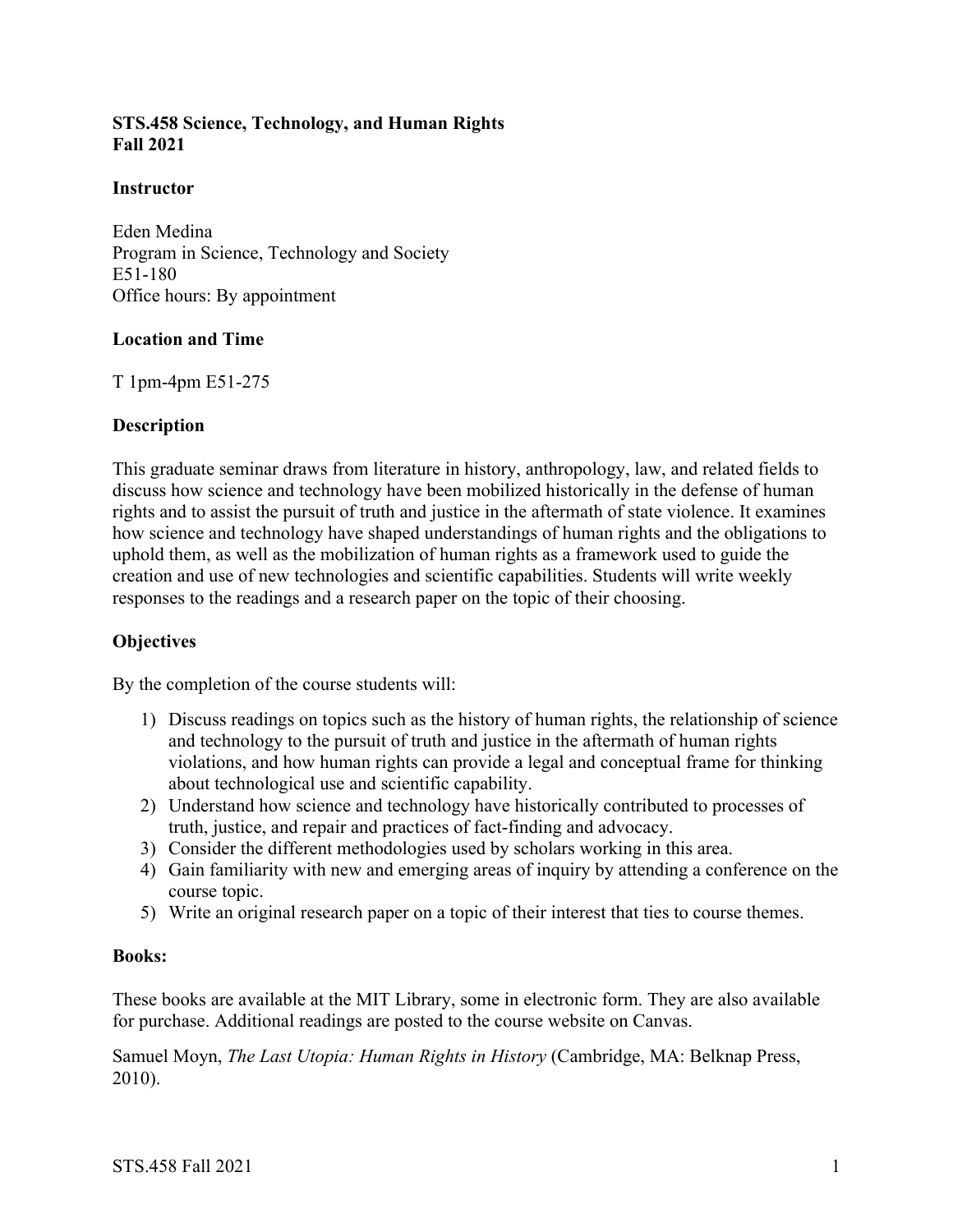Kirsten Weld, *Paper Cadavers: The Archives of Dictatorship in Guatemala* (Durham: Duke University Press, 2014).

Adam Rosenblatt, *Digging for the Disappeared: Forensic Science After Atrocity* (Palo Alto: Stanford University Press, 2015)

Sarah Wagner, *To Know Where He Lies: DNA Technology and the Search from Srebrenica's Missing* (Berkeley: University of California Press, 2008).

Michelle Caswell, *Archiving the Unspeakable: Silence, Memory, and the Photographic Record in Cambodia* (Madison: University of Wisconsin Pres, 2014), chap 3, 4

Philip Alston and Sarah Knuckey, eds. *The Transformation of Human Rights Fact-Finding* (Oxford University Press, 2016).

Sandra Ristovska, *Seeing Human Rights: Video Activism as a Proxy Profession* (Cambridge, MA: MIT Press, 2021).

Andrea Ballestero, *A Future History of Water* (Durham: Duke University Press, 2019).

# **Grading**

| Participation (discussion in class + leading class discussion twice) | 35%    |
|----------------------------------------------------------------------|--------|
| Weekly response papers                                               | $30\%$ |
| AAAS conference presentation                                         | $10\%$ |
| Final paper                                                          | 25%    |

All written assignments (response papers, final paper) should be uploaded to the course site as a pdf or Word doc.

## **Student Conduct, Rights, and Responsibilities**

All students are expected to submit their own original work. For more information on expectations of student conduct, including definitions of plagiarism and strategies for avoiding it in your written work, please refer to the MIT handbook on academic integrity available online at http://web.mit.edu/academicintegrity/.

## **Student Support Services and Disability Access Services**

Every attempt will be made to accommodate qualified students with personal or medical issues that may affect the student's ability to attend class and complete assignments. Students requesting this kind of accommodation must contact and receive verification from Student Support Services  $(S^3)$  in 5-104. Students may also contact  $S^3$  at 617-253-4861 or visit their office during virtual walk-in hours Monday-Friday 10am-12pm and 2pm-4pm at  $S^3$  Help Queue. Students will be expected to attend class and complete work unless they have verification from Student Support Services. More information is available online at http://studentlife.mit.edu/s3. Additional resources for graduate students are available via the Office of Graduate Education and GradSupport https://oge.mit.edu/development/gradsupport/.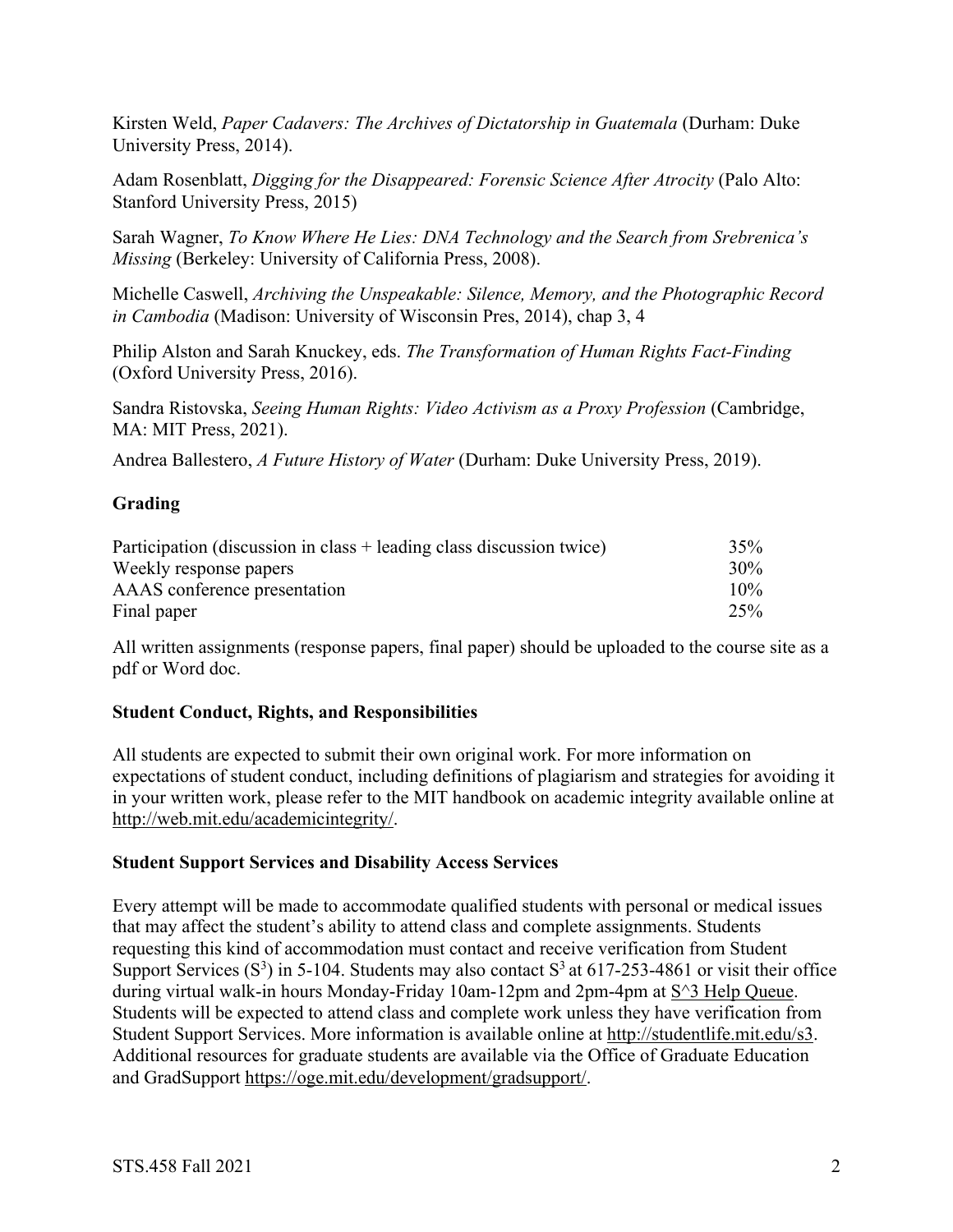Every effort will be made to accommodate students with disabilities. Students with disabilities who need accommodation should contact Disability and Access Services (DAS) as soon as possible by visiting their office in 5-104 or at 617-253-1674. Students should also let the instructor know of any approved accommodations as soon as possible so that arrangements can be made in a timely fashion. More information is available online at http://studentlife.mit.edu/das.

## **Class preparation**

Students are expected to complete the assigned readings for the week prior to class and come prepare with questions they wish to discuss. All listed readings are required for class unless they are explicitly marked optional. As you read pay attention to the author's argument, use of source materials, and how the work sits in the larger literature. You should also mark passages in the text that you wish to discuss further and jot down questions, insights, or reactions that come to mind as you read. For further advice on how to approach the readings in this class, I recommend Paul Edwards, "How to Read a Book, v5.0" https://pne.people.si.umich.edu/PDF/howtoread.pdf.

# **Participation**

Reading is essential for the class, but so is class participation. Class discussions provide a space for you to ask questions, share insights, make connections, and work through the more difficult aspects of the text. Participation contributes to active learning. It also creates a class environment where we can all learn from one another while making the course lively and engaging. In addition to participating in class discussions and posting questions to the course website*, each student will be in charge of leading the class discussion twice over the course of the semester*.

## **Weekly Responses**

Every week, students will be responsible for submitting a short response to the readings. These responses should identify key arguments from the readings assigned for the week and raise questions for further discussion. Responses must be uploaded to the course site using the discussion tab for the week *by 11:59pm on Monday.* Students who are in charge of leading the class should view these responses as a resource that they can use to shape discussion. Students do not need to submit a response the weeks that they lead discussion.

## **Final paper**

Students will write a final 20-page paper on a topic of their choosing. Paper topics must be finalized several weeks before the end of the semester and students should upload their selected topic with a partial bibliography to the course website by 11:59pm on November 8. All students should schedule an appointment to meet with me to discuss their final paper and plan of work. Students should also plan to meet with the Ece Turnator, the MIT Humanities and Digital Scholarship Librarian (see below). *Final papers are due by 11:59pm on the last day of class* and should be uploaded to the course website.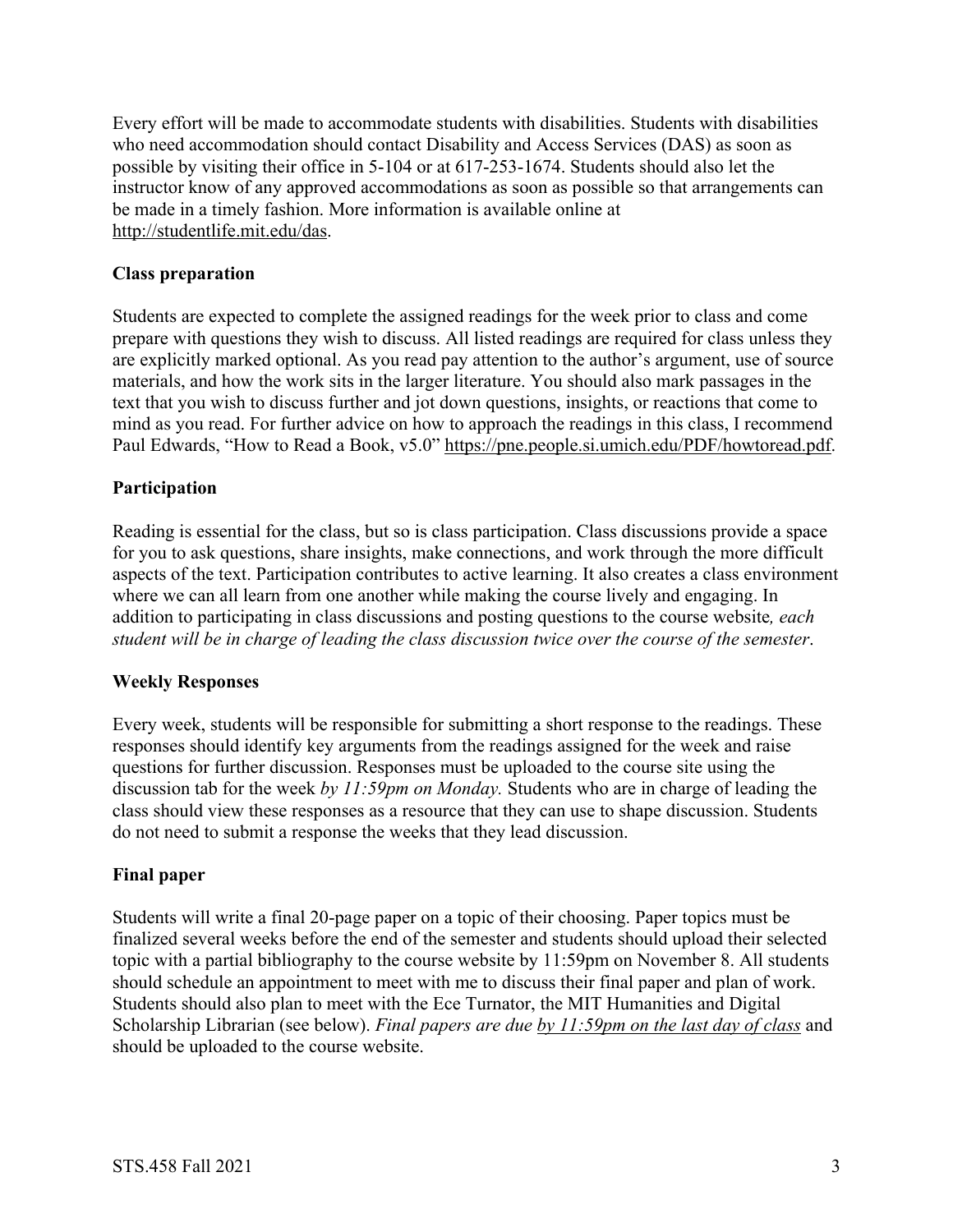## **Resources**

Ece (pronounced AJ) Turnator is the Humanities and Digital Scholarship Librarian at MIT (turnator@mit.edu | E53-100 | 617.253.4979). Students should contact Dr. Turnator when they begin their final paper research to acquire advice on potential source materials and how to locate them.

#### **Course Outline**

Sept 14 Introduction

Ø At home viewing: Claudia Barril and Sebastián Moreno dir., *Habeas Corpus*, LATINBEAT, 2015, available at: https://mit.kanopy.com/video/habeas-corpus

Sept 21 Putting Human Rights in Historical Context

- Ø Samuel Moyn, *The Last Utopia: Human Rights in History* (Cambridge: The Belknap Press of Harvard University Press, 2010), chapters 2, 5, 6.
- Ø Samuel Moyn, "The Future of Human Rights," *Sur - International Journal on Human Rights* 20 (2014): 57-66.
- $\triangleright$  Jan Eckel, "The Rebirth of Politics from the Spirit of Morality: Explaining the Human Rights Revolution of the 1970s," in Jan Eckel and Samuel Moyn. *The Breakthrough: Human Rights in the 1970s.* Philadelphia: University of Pennsylvania Press, 2013.
- $\triangleright$  The Universal Declaration of Human Rights (UDHR)
- Ø International Covenant on Civil and Political Rights (ICCPR)
- $\triangleright$  International Covenant on Economic, Social and Cultural Rights (ICESCR)
- Ø Further reading: Samuel Moyn, "Substance, Scale, and Salience: The Recent Historiography of Human Rights." *Annual Review of Law and Social Science* 8 (2012): 123-140.
- Ø Further reading: Susan Waltz, "Universalizing Human Rights: The Role of Small States in the Construction of the Universal Declaration of Human Rights" *Human Rights Quarterly* 23 (2001): 44-72.
- Ø Further reading: Lynn Hunt*, Inventing Human Rights* (New York: Norton, 2007).

## **Science, Technology, and Understanding the Past**

Sept 28 Archives

- $\triangleright$  Kirsten Weld, Paper Cadavers: The Archives of Dictatorship in Guatemala (Durham: Duke University Press, 2014), introduction, chps 1,2, 3, 4, 5, 8, 9
- Ø Oriana Bernasconi, Elizabeth Lira, and Marcela Ruiz, "Political Technologies of Memory: Uses and Appropriations of Artefacts that Register and Denounce State Violence." *International Journal of Transitional Justice* 13, no. 1 (2019): 7-29.
- $\triangleright$  Guest visit: Oriana Bernasconi, Coordinator of the Memory and Human Rights Interdisciplinary Research Program at the Universidad Alberto Hurtado (Chile).
- Ø Further reading: Louis Bickford. "Human Rights Archives and Research on Historical Memory: Argentina, Chile, and Uruguay." *Latin American Research Review* 35, no. 2 (2000): 160-82.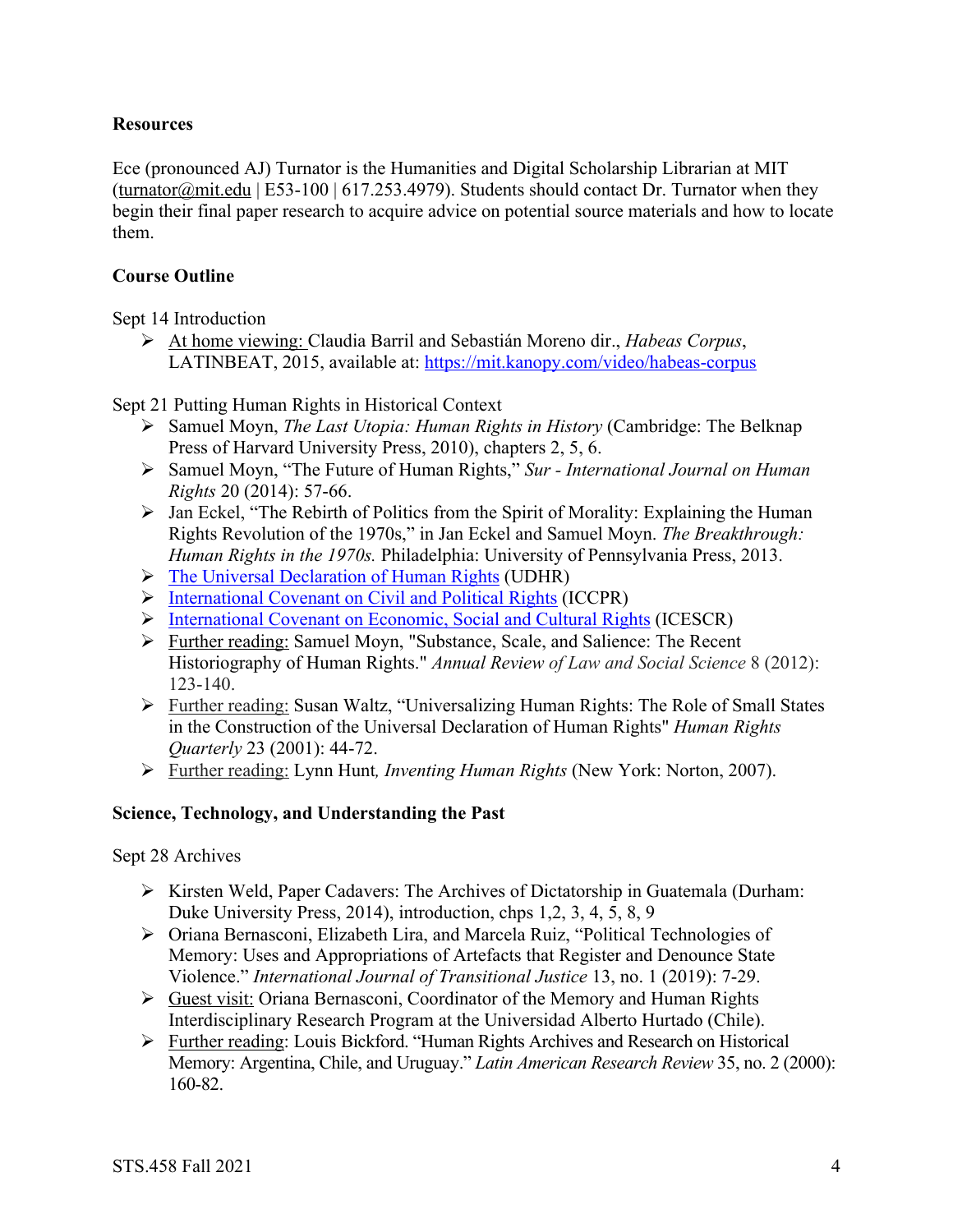Ø Further reading: Oriana Bernasconi, ed. *Resistance to Political Violence in Latin America: Documenting Atrocity* (Springer, 2019).

#### Oct 5 Forensic Anthropology

- Ø Adam Rosenblatt, *Digging for the Disappeared: Forensic Science After Atrocity* (Palo Alto: Stanford University Press, 2015), introduction, chapters 1, 2, and 3
- Ø Robin Reineke, "Necroviolence and Postmortem Care Along the U.S.-Mexico Border," *The Border and Its Bodies: The Embodiment of Risk Along the US-México Line* (2019).
- Ø Claire Moon, "Interpreters of the Dead: Forensic Knowledge, Human Remains and the Politics of the Past," *Social and Legal Studies* 22 (2) (2012): 149–169.
- Ø Madeleine Fullard, "Some Trace Remains (An Extract), *Kronos* 44 (November 2018: 163-180.
- Ø Guest visit: Robin Reineke, Co-founder Colibrí Center for Human Rights
- Ø Further reading: Thomas Keenan and Eyal Weizman, Mengele's Skull: The Advent of a Forensic Aesthetics (Berlin: Sternberg Press 2012).
- Ø Further reading: Christopher Joyce and Eric Stover, Witnesses from the Grave: The Stories Bones Tell (New York: Random House 1991).
- Ø Further reading: Clea Koff, *The Bone Woman: A Forensic Anthropologist's Search for Truth in the Mass Graves of Rwanda, Bosnia, Croatia, and Kosovo*. Random House, 2007.
- Ø Further reading: Claire Moon, "Human rights, Human Remains: Forensic Humanitarianism and the Human Rights of the Dead," *International Social Science Journal*, 65: 49-63.
- Ø Further viewing: Marc Silver dir., "Who is Dayani Cristal?," Pulse Films, 2012.

Oct 12 DNA

- Ø Sarah Wagner, *To Know Where He Lies: DNA Technology and the Search from Srebrenica's Missing* (Berkeley: University of California Press, 2008), introduction, chapters 3, 4, 5, 8
- Ø Lindsay Smith, "Genetics Is a Study in Faith: Forensic DNA, Kinship Analysis, and the Ethics of Care in Post-Conflict Latin America." *S&F Online* 11, no. 3 (2013).
- $\triangleright$  Alondra Nelson, "The Social Life of DNA: Racial Reconciliation and Institutional Morality after the Genome." *The British Journal of Sociology* 69, no. 3 (2018): 522-537.
- Ø Vivette García-Deister, "DNA Will Not Solve Mexico's Unidentified-Body Crisis," *Slate*, August 1, 2019.
- Ø Further reading: Lori Baker, "Biomolecular Applications." In *Handbook of Forensic Anthropology and Archaeology*, edited by Douglas Ubelaker and Soren Blau, 2nd ed. (New York, NY: Routledge, 2016): 418–29.
- Ø Further reading: Amâde M'charek, "Technologies of Population: Forensic DNA Testing Practices and the Making of Differences and Similarities," *Configurations*, Volume 8, Number 1, Winter 2000, pp. 121-158.
- Ø Further reading: Lindsay Smith, "Identifying Democracy: Citizenship, DNA, and Identity in Postdictatorship Argentina," *Science, Technology, & Human Values* 41, no. 6 (2016): 1037-1062.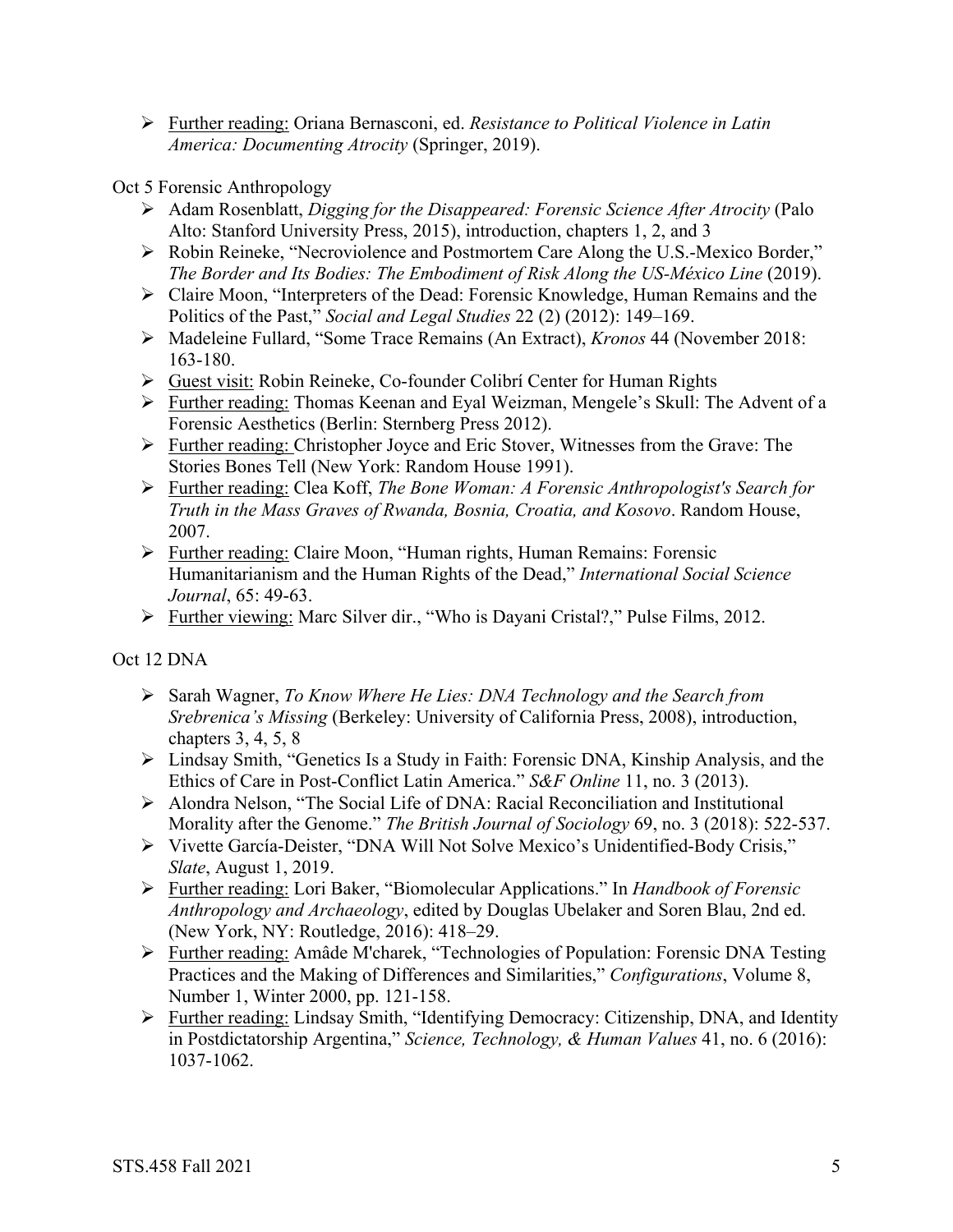Oct 19 Memory

- Ø Michelle Caswell, *Archiving the Unspeakable: Silence, Memory, and the Photographic record in Cambodia* (Madison: University of Wisconsin Pres, 2014).
- Ø Barbie Zelizer, "From the Image of Record to the Image of Memory: Holocaust Photography, Then and Now." in Bonnie Brennen and Hanno Hardt, eds, *Picturing the Past: Media, History, and Photography* (Urbana Champaign: University of Illinois Press, 1999): 98-121.
- $\triangleright$  Guest visit: Michelle Caswell, Associate Professor of Archival Studies in the Department of Information Studies at the University of California, Los Angeles
- Ø Further reading: Marita Sturken, "Camera Images and National Meanings," *Tangled Memories: The Vietnam War, the AIDS Epidemic, and the Politics of Remembering* (Berkeley: California Press 1997), chapter 1.
- Ø Further reading: Benedict Carey, "Can We Really Inherit Trauma," *New York Times,* December 10, 2018 https://www.nytimes.com/2018/12/10/health/mind-epigeneticsgenes.html
- Ø Further viewing: Patricio Guzman dir., *Nostalgia for the Light*, New York: Icarus Films, 2011.
- Ø Further reading: Katherine Hite and Daniela Jara, "Presenting Unwieldy Pasts," *Memory Studies* 13 (3) (2020): 245-252.

## **Science, Technology, and Practice**

Oct 26 Human Rights and the AAAS

- Ø Attend the AAAS Science, Technology, and Human Rights Conference 2021 (October 21-22). Go to at least three conference panels. Summarize the key issues, questions, challenges for two of them and connect the material presented to course readings. What did you find most interesting about the panel material? Be prepared to present your summaries in class. If you are unable to attend the conference, you should view videos of the 2020 conference available on YouTube and complete an equivalent assignment.
- Ø Further reading: Robert Katz, "Human Issues in Human Rights: The Experience of the Committee on Human Rights of the National Academy of Sciences," *Science*, August 11, 1978.
- Ø Further Reading: Kari Hannibal, *Taking Up the Challenge: The Promotion of Human Rights* (Washington, D.C.: AAAS Publications 1992).

Nov 2 Human Rights Fact-Finding

- Ø Frédéric Mégret, "Do Facts Exist, Can They Be "Found", and Does it Matter?" in Philip Alston and Sarah Knuckey, eds. *The Transformation of Human Rights Fact-Finding* (Oxford University Press, 2016), 27-48.
- Ø Eyal Weizman, *Forensic Architecture: Violence at the Threshold of Detectability* (New York: Zone Books, 2017), 13-47.
- Ø Nancy Armoury Combs, *Fact-Finding Without Facts: The Uncertain Evidentiary Foundations of International Criminal Convictions* (Cambridge, UK: Cambridge University Press, 2010), chapter 2
- Ø Claire Moon, "What One Sees and How One Files Seeing: Human Rights Reporting, Representation and Action," *Sociology* 46, no. 5 (2012): 876-890.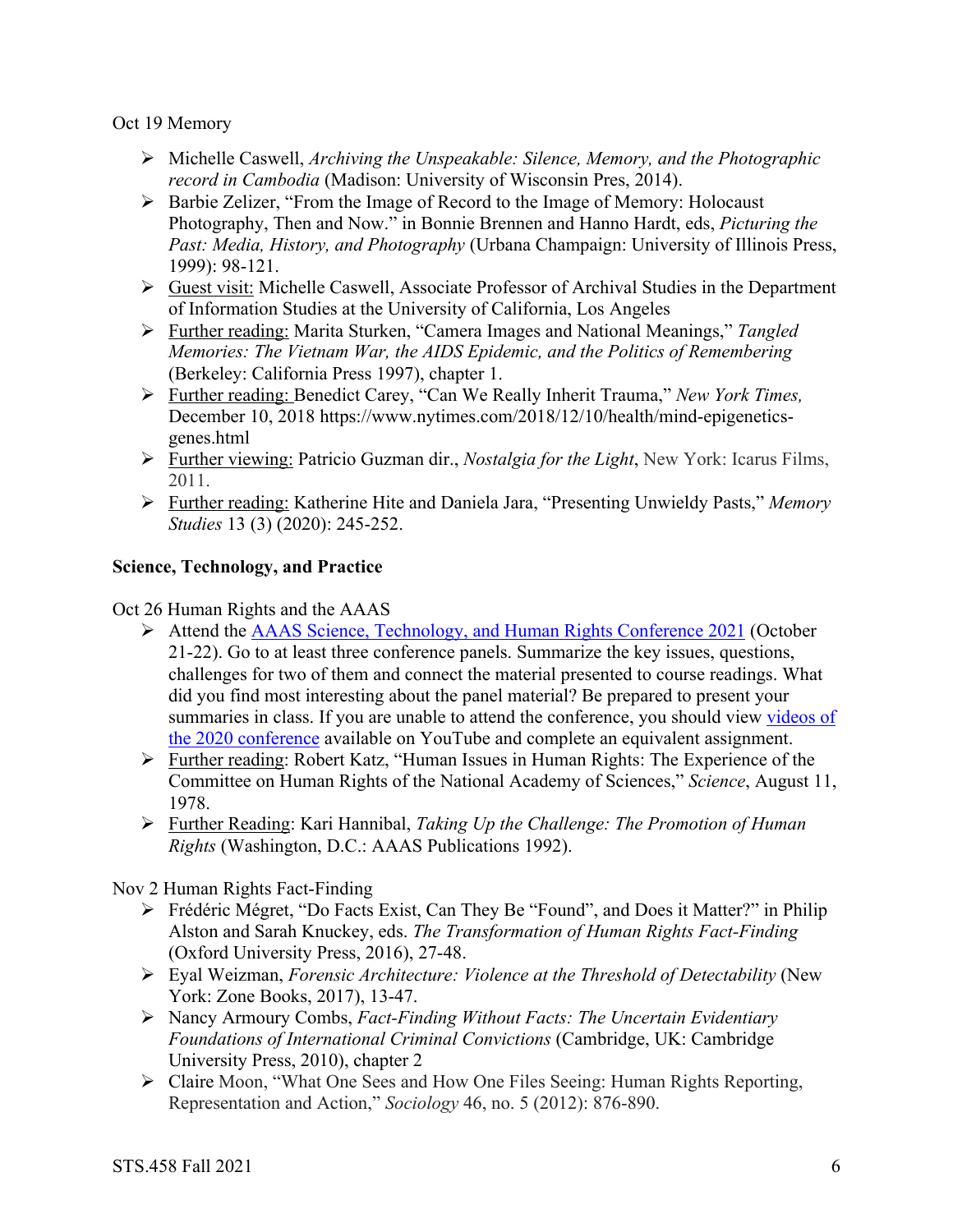- $\triangleright$  Patrick Ball, "The Bigness of Big Data: Samples, Models, and the Facts We Might Find When Looking at Data," Philip Alston and Sarah Knuckey, eds. *The Transformation of Human Rights Fact-Finding*, (Oxford University Press, 2016), 425-440.
- Ø Further reading: Susan Wolfinbarger, "Remote Sensing as a Tool for Human Rights Fact-Finding" Philip Alston and Sarah Knuckey, eds. *The Transformation of Human Rights Fact-Finding*, (Oxford University Press, 2016), 463-478.
- Ø Further reading: Brian Root, "Numbers are Only Human: Lessons for Human Rights Practitioners from the Quantitative Literacy Movement," Philip Alston and Sarah Knuckey, eds. *The Transformation of Human Rights Fact-Finding*, (Oxford University Press, 2016), 355-376.
- Ø Further reading: Aryn Martin and Michael Lynch, "Counting Things and People: The Practices of Counting, Social Problems 56 (2)(2009): 243-266.
- Ø Further reading: Sally Merry, "Measuring the World: Indicators, Human Rights, Global Governance," *Current Anthropology*, 52 (3) (2011): S83-S95).

# Nov 9 Human Rights Advocacy

- Ø Sandra Ristovska, *Seeing Human Rights: Video Activism as a Proxy Profession* (Cambridge, MA: MIT Press, 2021), chapters 2, 4, 5.
- Ø Ella McPherson, "Risk and the Pluralism of Digital Human Rights Fact-Finding and Advocacy," in Molly Land and Jay Aronson, eds. *New Technologies for Human Rights Law and Practice* (New York: Cambridge University Press, 2018), 188-214.
- Ø Anonymous Authors, "Feminicide & Counterdata Collection: Activist Efforts to Monitor and Challenge Gender-based Violence," under review, shared with permission from the authors but only for class use. *Do not post or share.*
- Ø Guest visit: Sandra Ristovska, Assistant Professor of Media Studies, University of Colorado, Boulder.
- Ø Further reading: Molly Land and Jay Aronson, eds. *New Technologies for Human Rights Law and Practice* (New York: Cambridge University Press, 2018).

# **Economic, Social, and Cultural Rights**

Nov 16 The Right to Water

- Ø Andrea Ballestero, *A Future History of Water* (Durham: Duke University Press, 2019).
- Ø Lea Shaver, "Safeguarding Human Rights from Problematic Technologies," in Molly Land and Jay Aronson, eds. *New Technologies for Human Rights Law and Practice* (New York: Cambridge University Press, 2018).
- Ø Guest visit: Andrea Ballestero, Associate Professor of Anthropology, University of Southern California

Nov 23 The Right to Health

- Ø Amy Kapczynski, "The Right to Medicines in an Age of Neoliberalism." *Humanity: An International Journal of Human Rights, Humanitarianism, and Development* 10, no. 1 (2019): 79-107.
- Ø João Biehl, "The Juridical Hospital: Patient-Citizen-Consumers Claiming the Right to Health in Brazilian Courts." In *Beyond Imported Magic: Essays on Science, Technology,*